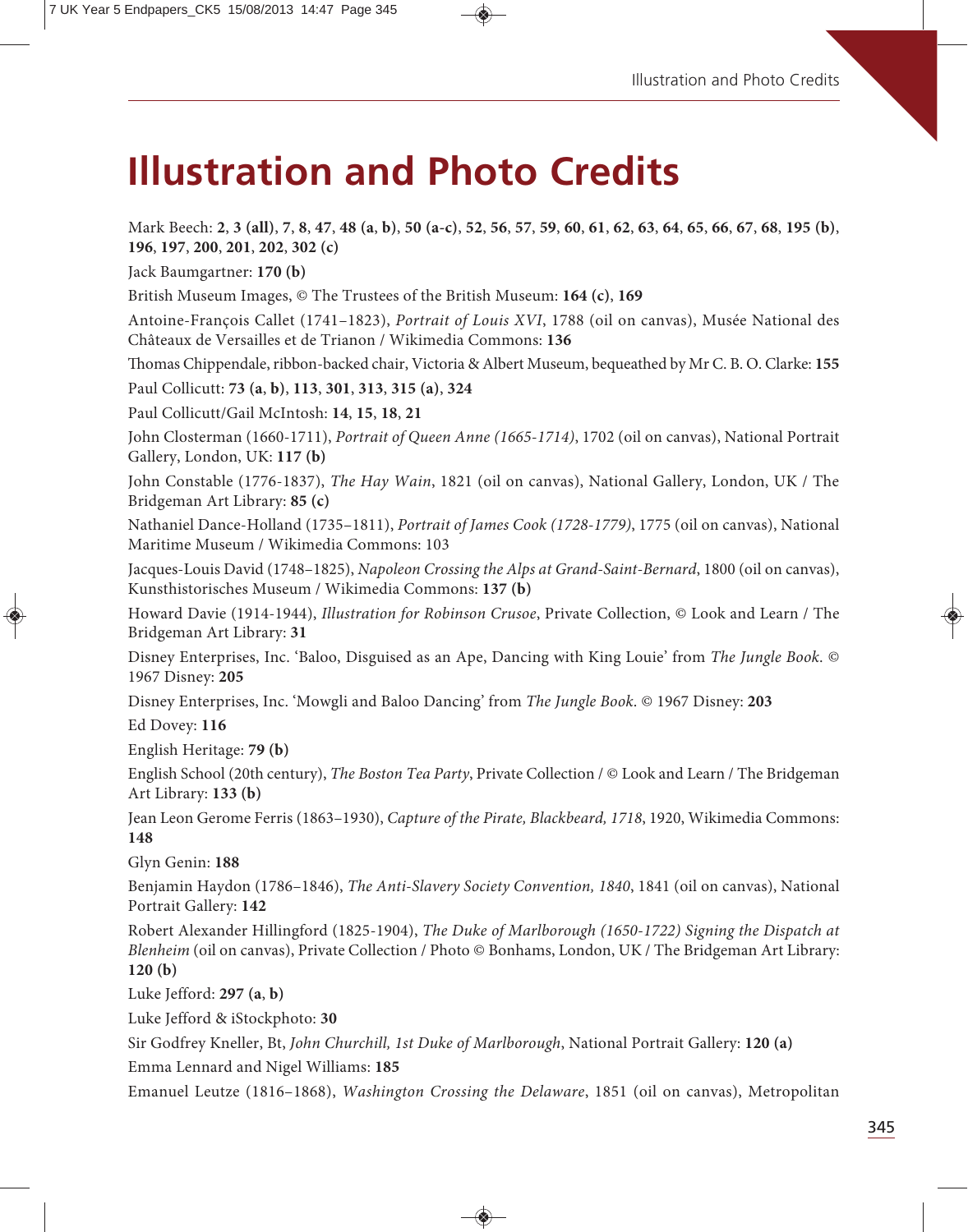Museum of Art / Wikimedia Commons: **135 (b)**

Tanya Lubicz-Nawrocka: **316 (a)**

Daniel Maclise (1811–1870), *The Death of Nelson*, 1859 - 1864 (oil on canvas), Walker Art Gallery / Wikimedia Commons: **139**

Daniel Maclise (1811–1870), *The Meeting of Wellington and Blucher after the Battle of Waterloo*, waterglass painting, 1861, WOA 3246, © Palace of Westminster Collection, www.parliament.uk/art: **140 (a)**

Gail McIntosh: **14**, **15**, **18**, **21**, **22**, **43**

Rod Millington: **193 (b)**

Elizabeth Monahan: **40**

Rafael Monleón y Torres (1847-1900), *Defense of the Mole at Havana*, Naval Museum of Madrid / Wikimedia Commons: **127**

Walter Thomas Monnington, *The Parliamentary Union of England and Scotland 1707,* 1925 - 1927 (oil on canvas), WOA 2599, © Palace of Westminster Collection, www.parliament.uk/art: **118**

Monumental Brass Society, (c) Martin Stuchfield: **170 (c)**, **171 (a)**

Jo Moore: **51**, **80**, **84 (b)**, **89**, **91 (b)**, **95**, **100 (a)**, **106**

Natural Earth, Made with Natural Earth. Free vector and raster map data @ naturalearthdata.com: **76 (b)**, **77**

Charles Newington: **4**, **5**

Jamling Tenzing Norgay: **82 (a)**

OpenStreetMap, © OpenStreetMap contributors: **76 (a)**

John Opie (1761–1807), *Mary Wollstonecraft*, 1797 (oil on canvas), National Portrait Gallery: **147**

Ordinance Survey, Crown copyright 2013: **78 (b)**

Mark Otton: **84 (a)**, **88 (a)**, **91 (a)** and owls *passim*

Martin Pettitt: **87 (b)**

Photos.com: **75**, **86**, **92 (a**, **b)**, **99 (c)**, **100 (b)**, **102 (b)**, **110**, **111**, **126 (b)**, **135 (a)**, **140 (b)**, **152 (b)**, **160 (a**c), 161, 162 (a, b), 164 (a), 184, 187 (b), 189, 191 (b), 193 (a), 210, 211 (a, b), 215, 224, 227, 234 (a, b), 248, 249 (all), 257, 258 (all), 259 (a, b), 260 (all), 261 (all), 262 (a, b), 263, 264, 275, 282, 283, 288, 289 (b), 290  $(a, b)$ , 290 (d), 291, 292, 293, 294 (a), 296, 299 (g), 300 (a, b), 302 (d), 304 (a, b), 308, 309, 310, 311 (a, b), 312, 314, 315 (b, c), 317 (b), 318 (a), 319 (a), 326 (a, b), 327, 328 (b, c), 330, 331 (a), 332 (a), 333, 334, 335, **337**, **338 (b)**, **339**

Stuart Ramson / AP / Press Association Images: **186**

Chris Riddell, Illustrations from *Jonathan Swift's Gulliver* retold by Martin Jenkins and illustrated by Chris Riddell, Illustrations © 2004 Chris Riddell, Reproduced by permission of Walker Books Ltd, London SE11 5HJ, www.walker.co.uk: **34-35**, **37**

*The House of Commons Sir Robert Walpole's Administration 1722 - 42*, c. 1800, WOA 3067, © Palace of Westminster Collection, www.parliament.uk/art: **123 (a)**

John Trumbull (1756–1843), *Declaration of Independence*, 1819, United States Capitol / Wikimedia Commons: **134**

Joseph M. W. Turner, *The Battle of Trafalgar, 21 October 1805,* 1823 - 1824 (oil on canvas), © National Maritime Museum, Greenwich, London, UK: **138**

Vale of White Horse District Council: **79 (a)**

eo van Doesburg, *Contra-Composition of Dissonances, XVI*, 1925 (oil on canvas), Haags Gemeentemuseum, e Hague, Netherlands / WikiPaintings: **157**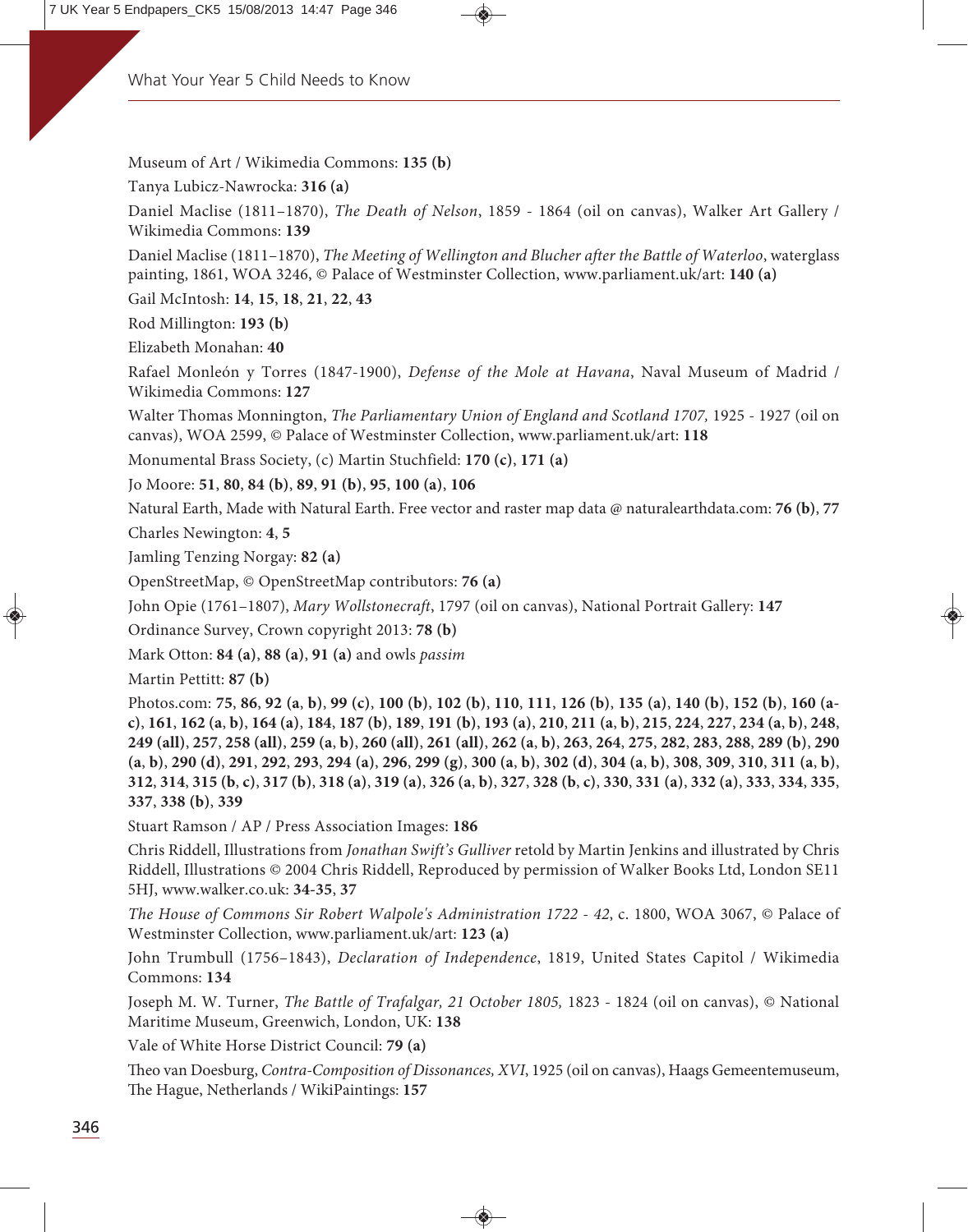Stanislaus Walery (1890-1920), *Elizabeth Garrett Anderson (1836-1917)*, Private Collection / The Stapleton Collection / The Bridgeman Art Library: **340**

John William Waterhouse (1849 - 1917), *The Lady of Shalott*, 1888 (oil on canvas), Tate. © Tate, London 2013: **10**

Antoine Watteau (1684 - 1721), *Pilgrimage to Cythera*, 1717 (oil on canvas), Louvre Museum / Wikimedia Commons: **154**

Benjamin West (1738-1820), *The Death of General Wolfe (1727-59)*, c.1771 (oil on panel), Private Collection / Phillips, Fine Art Auctioneers, New York, USA / The Bridgeman Art Library: **128**

Robert Whelan, Emma Lennard: **302 (a**, **b)**, **303 (a**, **b)**

Wikimedia Commons: **58 (a)** (photo by Ester Inbar), **58 (b)** (photo by Jan Derk), **74** (photo by Andres Rueda), **78 (a)**, **81**, **82 (b)** (photo by Martin St-Amant, CC-BY-SA-3.0), **83 (a)** (photo by Jan van der Crabben), **83 (b)** (photo by National Park Service), **83 (c)** (photo by M. Disdero), **85 (a)** (photo by Jonathan Billinger), **85 (b)**, **87 (a)** (photo by Andrew Dunn), **87 (c)** (photo by Harold John Phillips), **88 (b)** (photo by Highways Agency), **88 (c)**, **90** (photo by John Phillips), **93 (a)** (photo by Steve F. E. Cameron), **93 (b)** (photo by Michael Beckwith), **96 (a)** (photo by Johannes Püller), **96 (b)** (photo by Thomas Schoch), **97**, **98 (a)**, **98 (b)** (photo by Jacques Grießmayer), **99 (a)** (photo by David Iliff, CC-BY-SA 3.0), **99 (b)** (photo by Stefan Kraft), **101 (a)** (photo by Sonya & Jason Hills), **101 (b)**, **102 (a)** (photo by Jon-Eric Melsæter), **105** (illustration by François Godefroy), **107** (photo by Muhammad Mahdi Karim), **109** (photo by Ahmed Al Badawy), **112**, **113** (photo by Michal Osmenda), **115** (painting by Said Tahsine), **117 (a)**, **119 (b)**, **121**, **122** (painting by Sir Godfrey Kneller), **124** (painting by John Pettie), **125** (painting by David Morier), **126 (a)**, **129**, **130**, **131**, **132** (photo by Steve Evans), **133 (a)** (engraved and printed by Paul Revere), **137 (a)** (painting by William Hamilton), **141** (courtesy of the British Museum), **143**, **144** (from the British Cartoon Collection), **145**, **146** (engraving and print by William Hogarth / Samuel Davenport), **152 (a)** (photo by Bernard Gagnon), **156 (a**, **b)**, **158** (designed by Marcel Breuer), **163 (a**, **b)**, **164 (b)**, **165** (photo by Andreas Praefcke), **166** (photo by Kevin Eng), **167 (all)**, **168 (a)** (from Jacques Hnizdovsky), **168 (b)** (photo by Stephanie Chan), **170 (a)**, **171 (b)** (engraved by William Hogarth), **172** (engraved by William Hogarth), **173** (etched by Rembrandt), **174** (woodblock print by Katsushika Hokusai), 175 (print by Henri de Toulouse-Lautrec), 187 (a) (photo by The City of Vancouver), **190**, **191 (a)**, **195 (a)**, **243**, **256**, **265**, **289 (a)**, **290 (c)**, **294 (b)** (photo by Patrick J. Lynch), **294 (c)**, **295** (from the National Cancer Institute), **299 (a-f)**, **305** (photo by Ken Bosma), **307**, **316 (b)**, **317 (a)** (image by Gunnar Ries), **318 (b)** (photo by Samuel Wernain), **319 (b)** (photo by T. Ermer), **320** (photo by Luis Miguel Bugallo Sánchez), **321** (photo by Nino Barbieri), **322**, **323**, **328 (a)** (photo by Robert Young), **329**, **331 (b)**, **332 (b)**, **336 (a)** (painting by George Richmond), **336 (b)** (illustration by John Gould), **338 (a)**, **342** (from the U.S. National Archives and Records Administration)

John Wootton (1682–1764), *King George II at the Battle of Dettingen, with the Duke of Cumberland and Robert, 4th Earl of Holderness, 27 June 1743* (oil on canvas), National Army Museum / Wikimedia Commons: **123 (b)**

# **Text Credits and Sources**

### Poems

'The Rhinoceros' by Ogden Nash. Used with permission from Carlton Books.

'Dreams' from Collected Poems of Langston Hughes (Vintage) by Langston Huges. © The Estate of Langston Hughes. Used with permission from David Higham Associates.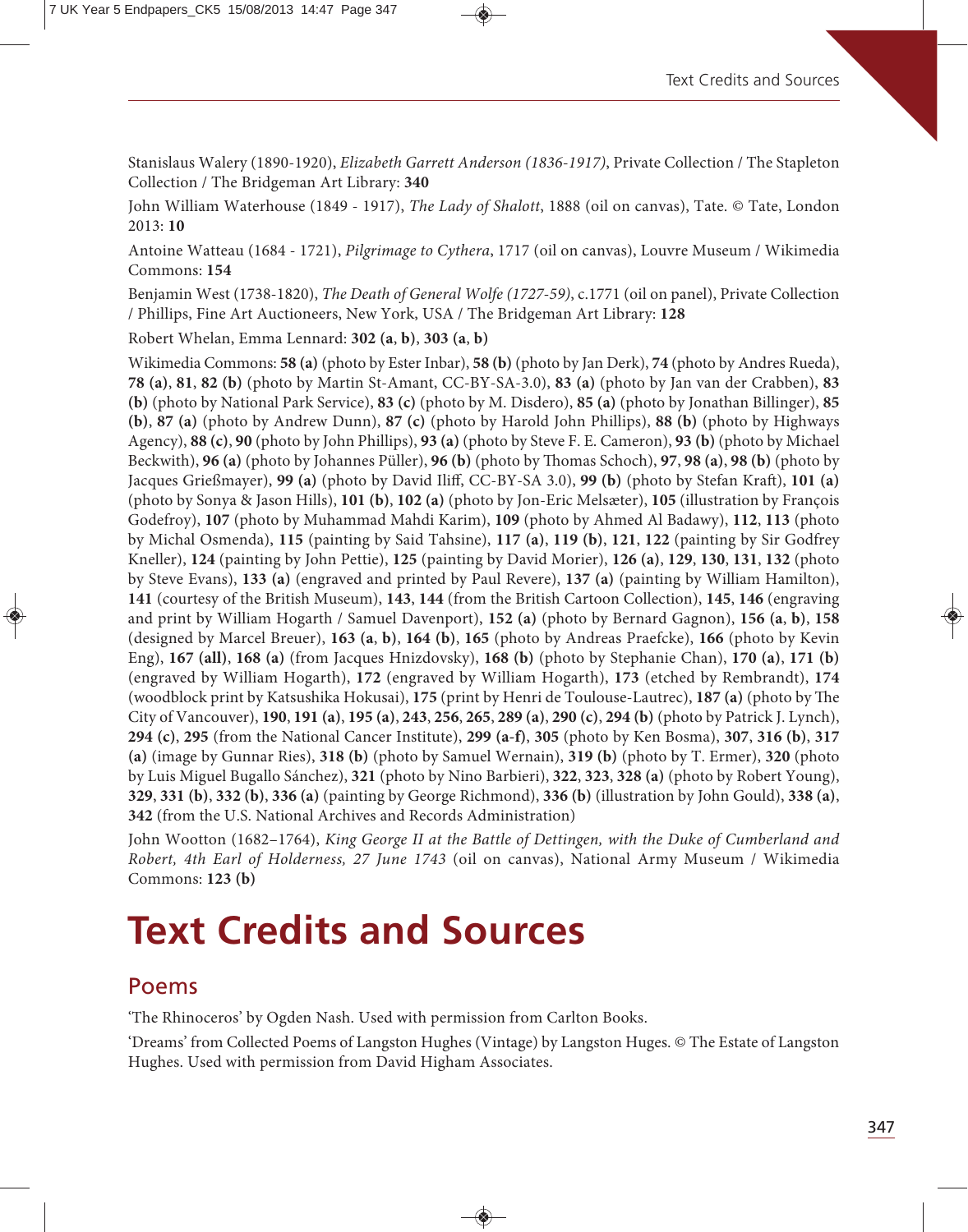'Sky in the Pie' by Roger McGough from Sky in the Pie (© Roger McGough 1983) is printed by permission of United Agents (www.unitedagents.co.uk) on behalf of Roger McGough.

#### **Music**

'The Bare Necessities ('Jungle Book')' By Terry Gilkyson, © Wonderland Music Company Inc (BMI), All Rights Administered By Artemis Muziekuitgeverij B.V., All Rights Reserved.

'I Wanna Be Like You ('Jungle Book')' By Robert B. Sherman and Richard M. Sherman, © Wonderland Music Company Inc (BMI). All Rights Administered By Artemis Muziekuitgeverij B.V. All Rights Reserved.

'With A Little Help From My Friends' Words and Music by John Lennon & Paul McCartney © 1967, Reproduced by permission of Sony ATV Music Publishing Limited, London W1F 9L.

*While every care has been taken to trace and acknowledge copyright, the editors tender their apologies*  for any accidental infringement where copyright has proved untraceable. They would be pleased *to insert the appropriate acknowledgement in any subsequent edition of this publication.*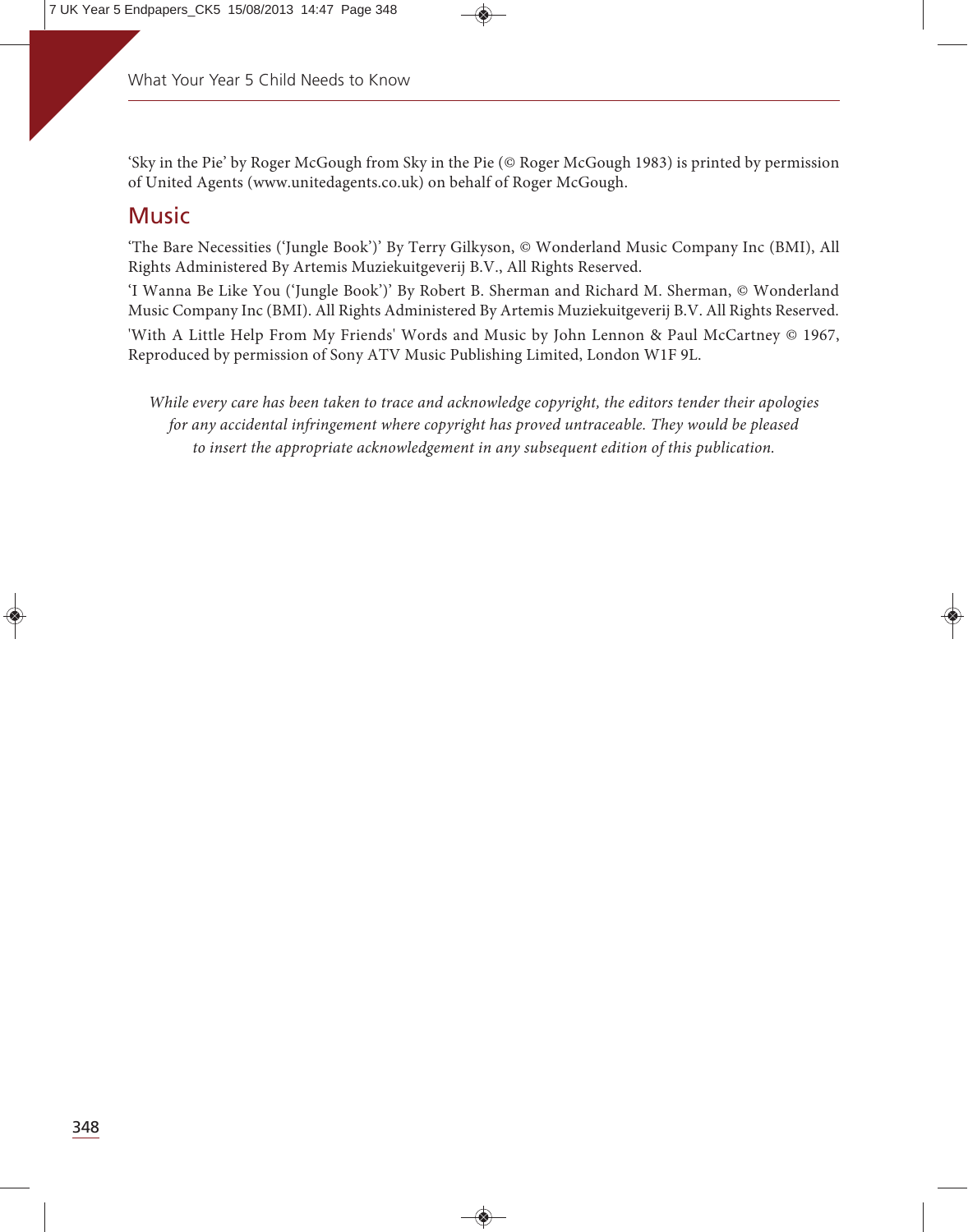### **Index**

Aborigine, **97-8** Acton Scott Farm, **90** Adams, John, **134** Alhambra, **112** Anderson, Elizabeth Garrett, **340-1** Anne, Queen, **72**, **117-22** Archimedes, **302** Atlas (Greek god), **83** Avicenna, **114** Ayers Rock (Uluru), **96**

Banks, Joseph, **104** Ben Nevis, **317** Blackwell, Elizabeth, **341** Blenheim Palace, **121** Blucher, General, **140** Botany Bay, **98**, **104** Breuer, Marcel, **158** Britten, Benjamin, **186-8**

Charles I, **137** Chevreul, Michel, **156** Chippendale, Thomas, **155**, **157** Chiwara, **163-4** Churchill, John, Duke of Marlborough, **120-1** Churchill, Winston, **121** Clarkson, Thomas, **142-3** Clive, Robert, **129** Columbus, Christopher, **327** Constable, John, **85**

*Contra-Composition of Dissonances XVI* (Theo van Doesburg), **157** Cook, Captain James, **97**, **103- 6** *Copper Beech* (Jaques Hnizdovsky), **168** Culloden Moor, **125** Cumberland, Duke of, **125**

Darwin, Charles, **336-7** Davies, Emily, **340-1** Davy, Sir Humphry, **338** Defoe, Daniel, **29**, **143** Dome of the Rock, **108**, **161** Dragon Hill, **79** Drake, Sir Francis, **105** Drew, Charles, **342-3**

East India Company, **128-9** Edo, **165** Elizabeth II, **100** Equiano, Olaudah, **143** Erasmus, **167** Esterhazy Palace, **191** Everest, Mount, **318**

Faraday, Michael, **337-9** Fielding, Henry, **145** Franklin, Benjamin, **134**

Gabriel, Angel, **107**, **100**, **113** George I, **72**, **121-3**, **132**, **191**

George II, **123-5**, **132** George III, **132-4** Godiva, Lady, **90** Great Barrier Reef, **58-9**, **99** *Great Wave off Kanagawa* (Katsushika Hokusai), **174-5** Gregory the Great, Pope, **189** Gutenberg, Johannes, **166-7**

Halley, Edmond, **104** Handel, George Frideric, **190-1** Harvey, William, **292-3** Haydn, Franz Josef, **191-2** Hillary, Sir Edmund, **82** Hogarth, William, **146**, *Industry and Idleness*, **153**, **171-3** Hokusai, Katsushika, **102**, **174-5** Hood, Robin, **90**

James I, **118** James II, **117**, **122** Jefferson, Thomas, **134** Jesus, **114-5** Joplin, Scott, **194-5**

Kilimanjaro, Mount, **83** Krakatoa, **314-5**

Landsteiner, Karl, 293 Lott, Willie, **85** Louis XIV, **121**